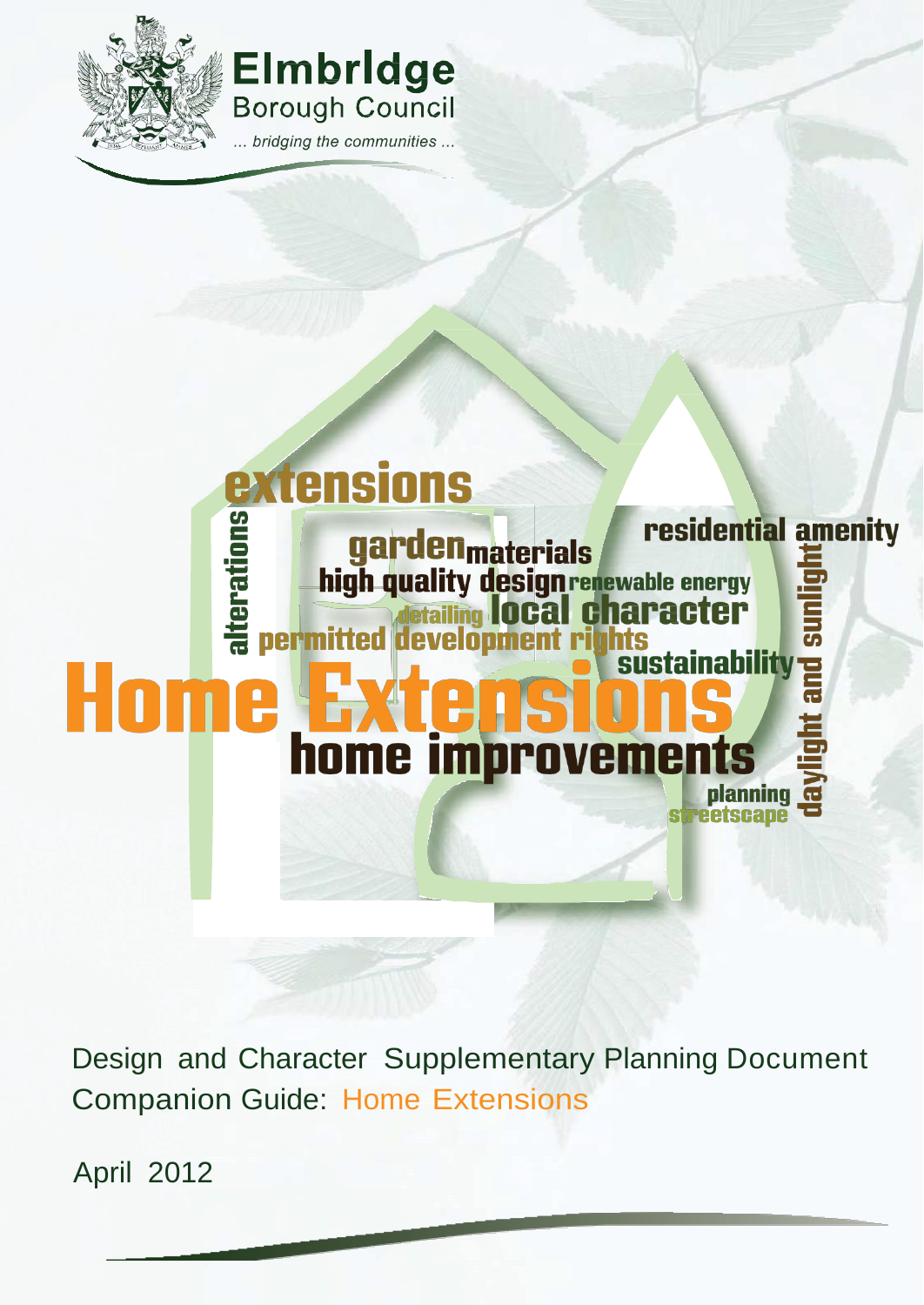|--|--|--|--|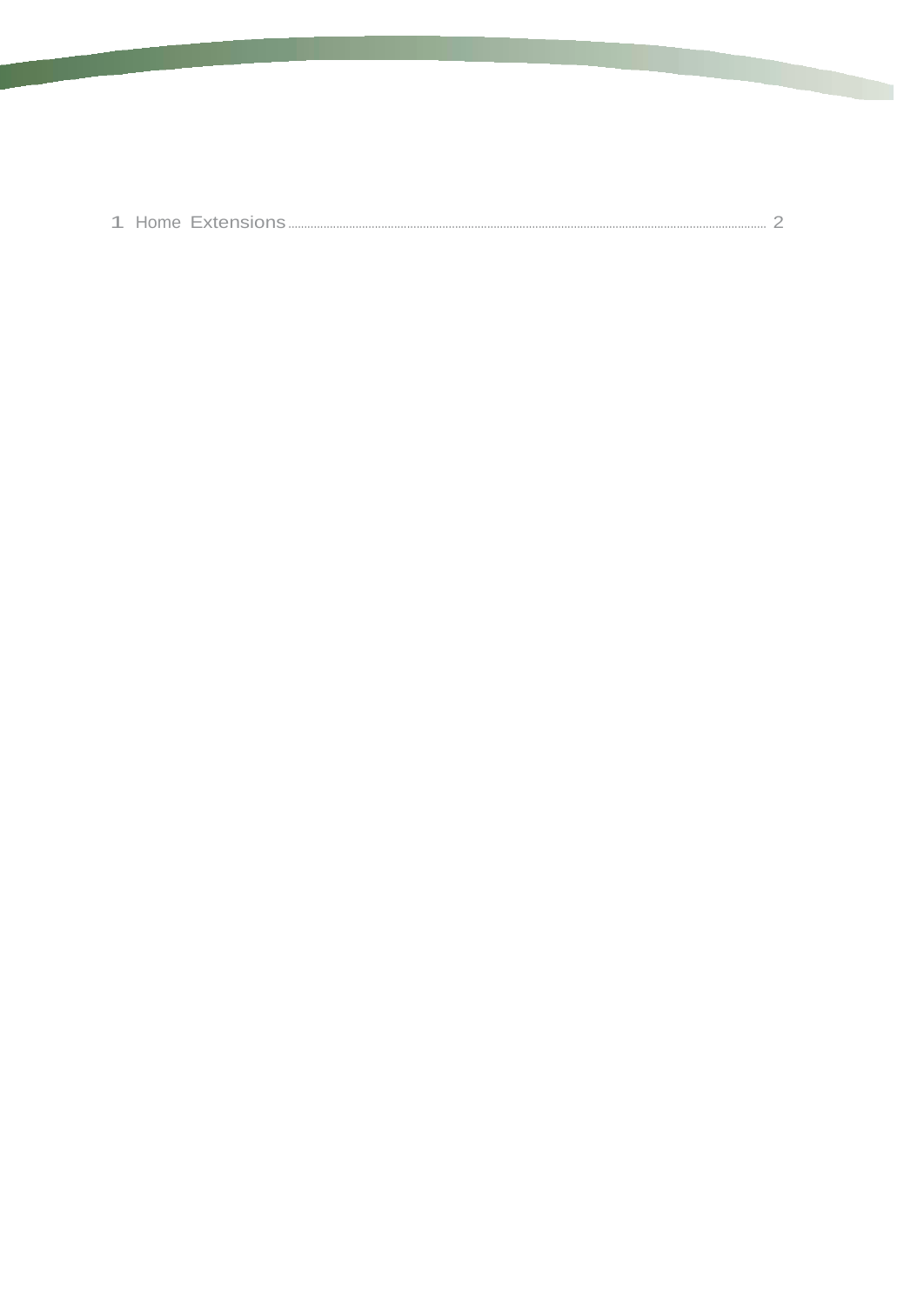## 1 Home Extensions

1.1 A companion to the Elmbridge Design and Character SPD, this guide is for people who wish to extend or improve their home and offers practical advice on how to achieve high quality design and preserve the amenities of neighbours.

## **Introduction**

1.2 This guide is intended to give general advice and set out design principles that will ensure your extension is sympathetic to the original house, is in keeping with the character of the local area and preserves the amenities of your neighbours. An extension that follows this guidance is more likely to be granted planning permission. As such, the guide is a material consideration when deciding planning applications for extensions and alterations.

1.3 Good design does not necessarily add to the cost of a proposed extension. In some cases, the best design and use of the sustainable materials may increase initial costs but will be paid back in reduced maintenance and increased resale value of your house.

 altering your home. You can find a visual 1.4 The principles contained in this guidance are relevant whether planning permission is required or not. You should follow them in all cases in order to achieve the most appropriate way of extending or guide and more information on whether planning permission is required for your home extension or alteration by visiting the planning portal<sup>1</sup>

 original house was built as part of a housing 1.5 Permitted development rights extend only to houses and not to flats. In addition, it may be that permitted development rights have been removed by a condition on a planning permission, perhaps when the estate. You can contact Planning Services to check whether this is the case.

1.6 Accurate plans are essential before commencing work even if planning permission is not required. Though not essential in every case, employing a suitably qualified professional person to draw up your plans can ensure the project runs smoothly and avoids unnecessary delay. Should your extension need planning permission, a validation checklist is available on our website that explains all the information you need to provide with the application. You should consult your neighbours at an early stage so that you can design an extension that preserves their residential amenities and to avoid misunderstandings once the planning application has been submitted.

1.7 You can get informal advice in person from a Planning Officer as to whether your extension accords with this guidance by visiting the Town Planning reception between 10am and 4pm, Monday to Friday. You are advised to bring any plans, sketches or photographs that will give the officer as much information as possible. No appointment is necessary.<sup>2</sup>

1.8 For properties within designated conservation areas, additional guidance is contained in a separate leaflet: 'Conservation Areas', with advice on extending or altering your home. You can find out if your home is within a conservation area by visiting our website.

1.9 Many home improvements relate to making the home greener and more energy efficient. Renewable energy technologies like solar panels, wind turbines, and biomass heaters are becoming increasingly popular. These are effective alternatives to fossil fuels and will help you to meet your own energy requirements and reduce your home's carbon dioxide emissions. For further advice with regard to sustainable design solutions please see section 5 of the main document.

## **General Principles**

1.10 It is important in the design of an extension to achieve an appropriate relationship with the existing house, and to

 $\overline{\phantom{a}}$ 

<sup>1</sup> [www.planningportal.gov.uk/permission](http://www.planningportal.gov.uk/permission)

 2 Elmbridge Borough Council no longer offers this service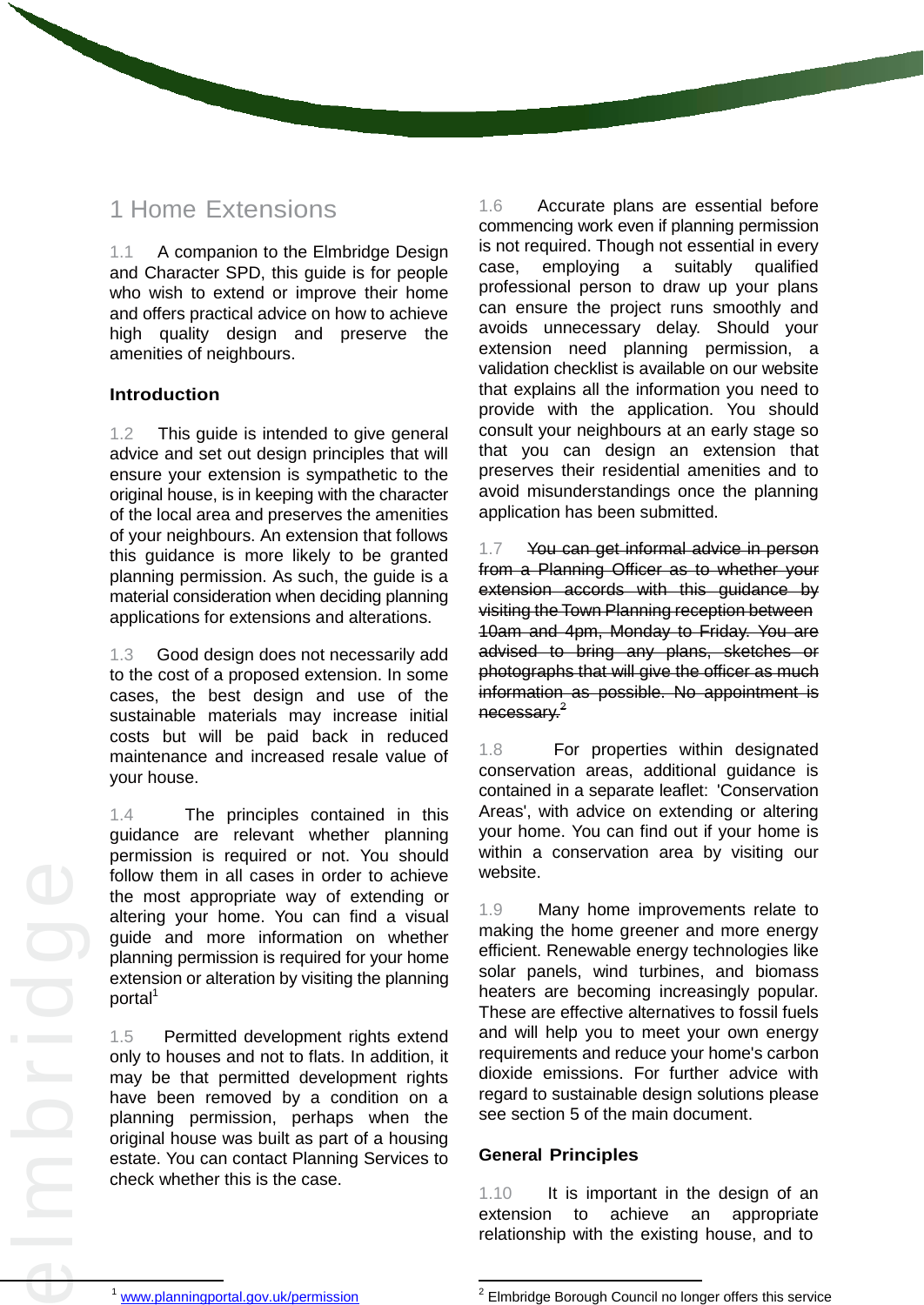1 [www.planningportal.gov.uk/permission](http://www.planningportal.gov.uk/permission)

**STATISTICS** 

**CONTRACTOR**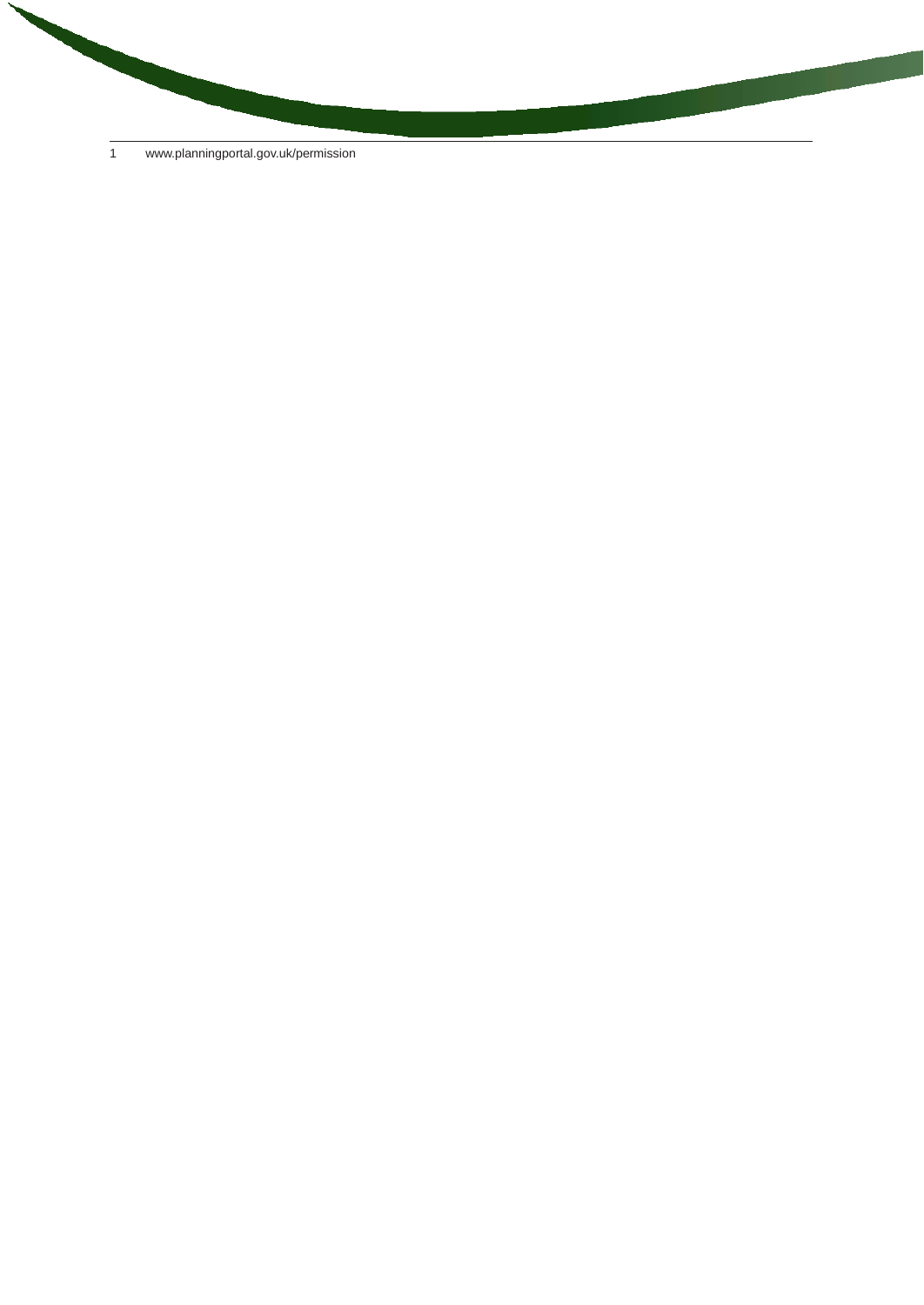harmonise with the streetscape. It should not dominate or overwhelm the existing or neighbouring properties. Similar detailing and materials to the existing house should normally be used. During the community workshops held to develop the Design and Character SPD, local people identified certain types of householder extension, such as over-sized dormer windows and poorly designed additions, as areas for concern that can detract from the character of a neighbourhood.

1.11 Single or two-storey side extensions should either be fully integrated with the house or clearly be shown to be extensions. The fully integrated extension is usually only successful where it does not affect symmetry. This is possible on a detached house or occasionally on the end of a terrace. On a house which is symmetrical or semi-detached, an extension which is subordinate to the existing building is advisable. In such cases it is preferable to set it back from the front wall of the house, which helps to reflect the secondary role of the extension and can also stop any awkward bonding of brickwork appearing on the front elevation.

1.12 Consideration should be given to existing proportions and, in particular, to the relationship of walls to openings such as windows and doors and the shape of those openings. The vertical or horizontal emphasis of the house should be repeated on the extension. Windows should always be of the same style as the original and new lintels and sills should line up with the existing. The only exception to this would be where there is a significant change in levels across a site.



- Unsightly extension, ignores style and character of original house, would adversely affect the appearance of the street scene
- Flat roof clashes with existing pitched roof and gable
- Clumsy junction between roofs
- Inappropriate windows differ in shape, alignment and materials



- New extension harmonises with original appearance of house and is not detrimental to the street scene
- Pitched roof compatible with
- Existing<br>Roof and ridge tiles match existing
- Eaves line up with existing
- Style and proportions of new windows match existing
- Windows line through with existing
- Extension set back from main wall
- Materials and detailing match existing house

1.13 The roof of an extension should be similar to that of the existing house, in scale, design and the angle of the pitch. In particular, houses with a pitched roof should not have flat roofed extensions. The eaves level of a two storey extension should preferably line through from the house, and should not be higher than on the existing house.

1.14 Where a glazed conservatory is proposed, care should be taken to match its style to that of the existing dwelling, and to site it so as to avoid overlooking adjacent properties or light spillage from internal lighting.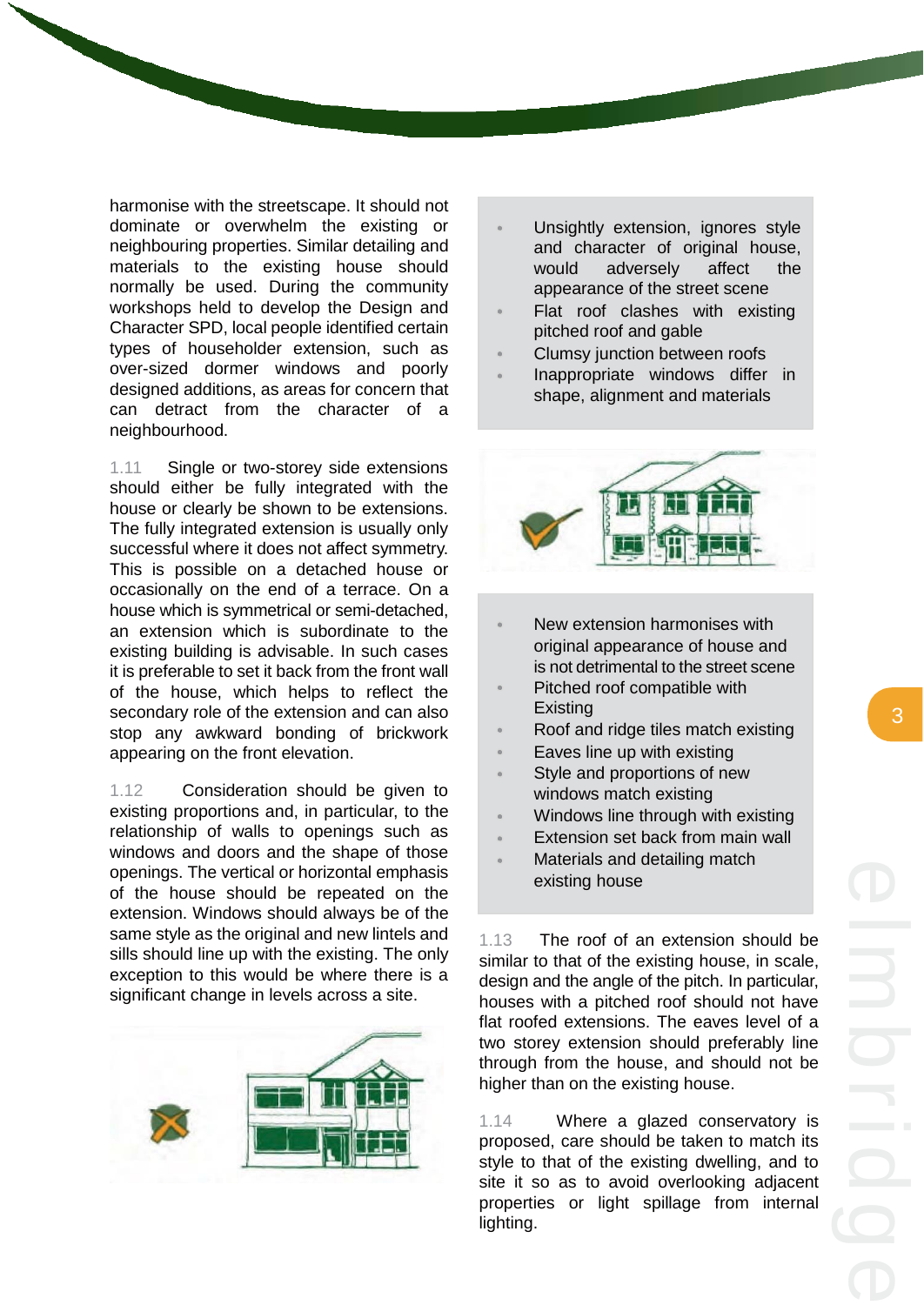## **Daylight and Sunlight**

1.15 Extensions to the house can cause loss of daylight and sunlight to the windows of adjoining house(s). Each application is treated on its own merits but experience has shown that if a single storey extension does not project more than 3 metres rearwards; the effect on natural light is minimal. Beyond that distance the extension should be less than an angle of 45° from the edge of the nearest adjoining neighbour's window.

1.16 The '45° angle' test applies to two storey extensions which are closer than 15 metres measured along that sight line from the neighbour's window, or 8 metres in the case of single storey extensions unless the latter do not project more than 3 metres. The loss of light to an adjoining dwelling can be more noticeable where an extension is to be directly to the south, warranting sensitivity in siting and design. Two storey rear extensions must be very carefully sited and designed. Their acceptability will depend on the specific characteristics of the site and their relationship to adjoining houses. The test should also apply to side facing windows of adjacent houses which serve habitable rooms, particularly if these windows are the only natural light source to the room.



 well as those of your neighbour. However, 1.17 You should also bear in mind that any extension in these circumstances will probably take away light from your existing rooms as this can be overcome by designing a scheme that involves extending both houses together.



## **Privacy**

1.18 An extension should not result in any significant loss of privacy to adjoining houses and gardens. To prevent overlooking, windows should either be high level, obscurely glazed or omitted from any wall directly facing a neighbouring house or garden, particularly that part close to the house and having the most activity, e.g. patios. The use of a flat roof of an extension as a balcony or the creation of any other raised terrace will not usually be acceptable unless well screened or within substantial plots where overlooking would not occur.

## **Materials**

1.19 The facing materials of any extension should ideally match as closely as possible those on the existing house. This is particularly important on pitched roofs. It may be possible to reuse some tiles from where the roof connection is made. Alternatively tiles could be removed from the back of the house to use at the front of the extension and then all new materials could be used at the rear.

1.20 With terraced or semi-detached houses you should avoid refacing the existing house to match the new materials of the extension. The use of different materials can often create visual disharmony within the streetscape.

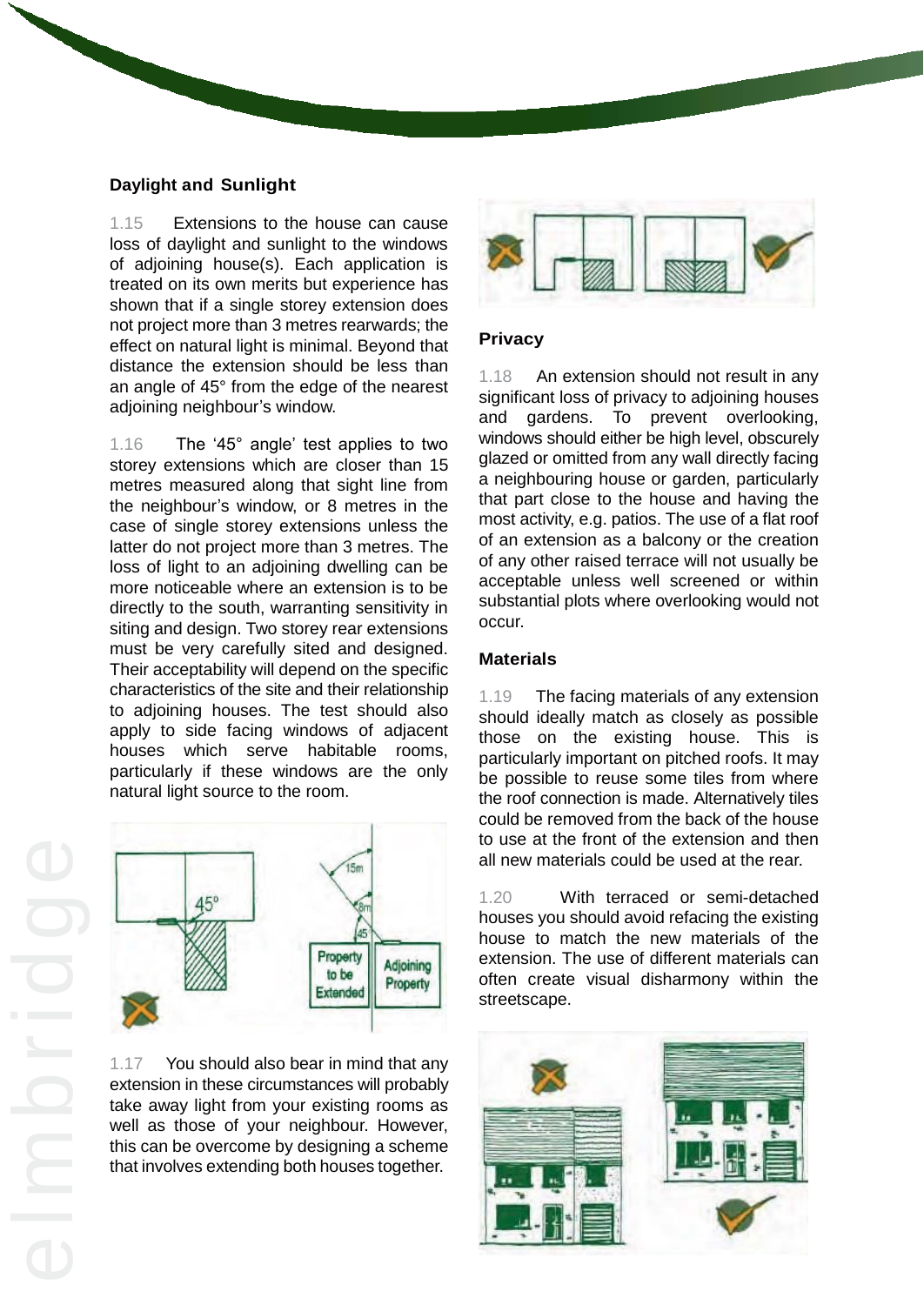#### **Side extensions**

1.21 Side extensions can sometimes lead to a terracing effect, especially where the fronts of the houses are a similar distance from the edge of the highway. To prevent this and in order to retain the rhythm and character of the street, the spaces between houses should never be infilled completely. A minimum of 1 metre should be maintained between any extension above ground floor level and the boundary. This will also have the benefit of leaving room for maintenance. Where space will allow and to accord with the rhythm of the streetscape, more than 1 metre should be left at the boundary, particularly in areas of low density characterised by a spacious layout where existing houses are sited a good distance from side boundaries. In such areas the minimum of one metre between boundaries and two storey extensions may be inadequate, and significantly more space should be provided to preserve the character of the area.

1.22 Single storey extensions can result in problems caused by the encroachment of foundations or guttering if the extension is too close to the boundary. A minimum of 300 mm between the side wall of a single storey extension and the property boundary should therefore be aimed for wherever possible.

## **Roof extensions & dormers**

1.23 Roof extensions and dormers are often the most difficult to add successfully to a house. In particular they should not dominate the roof by being over large or higher than two or more sides of a hipped roof. Normally the main wall of the house should not be extended up to the dormer, i.e. some existing roof should remain beneath the new dormer. Where possible the dormer should follow the vertical lines of existing doors and windows. Dormer windows on the front roofslope of a house should be designed with care to preserve the character of the streetscape.



An unsatisfactory dormer which is too large, projects above the ridge, is on a hipped roof and wraps around more than one face of the roof

1.24 Hipped roof or gable ended dormers are often preferable to those with flat roofs. Their sides should be covered in materials which match or complement the main roof. In some cases a roof light may form a more suitable alternative to a dormer.



Satisfactory gable-ended dormers giving good visual unity by lining up with the existing windows

#### **Garages and parking spaces**

1.25 As with other extensions, a garage is usually better set back from the face of the existing house, especially if it is to be attached. The siting of large garages in front of houses in particular should normally be avoided. Where appropriate a garage should follow the same roof shape and be constructed in the same materials as the existing building. Existing parking spaces should not normally be lost as a result of extending a dwelling. If loss is inevitable, it